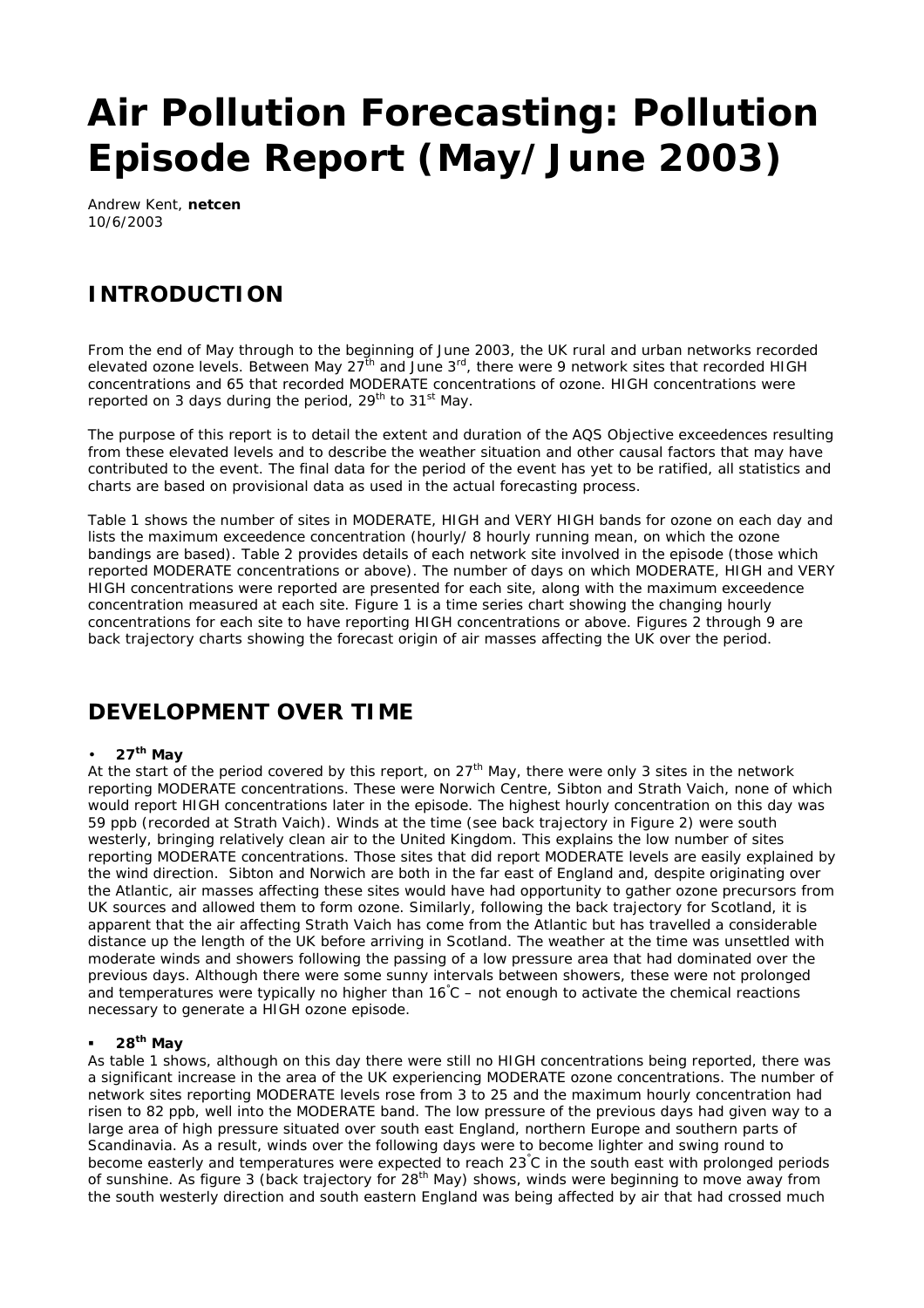of southern England in the preceding hours. Northern England, Scotland and Northern Ireland was receiving clean air masses that had past over only Ireland and the sea.

#### ß **29th May**

With high pressure firmly established over south east England there was a marked change in the wind direction on 29th May. The back trajectory (figure 4) illustrates that northern, central and southern England and Wales was affected by continental air from the east that had passed over significant sources of ozone precursors including Scandinavian oil refineries and the German industrial heartland. Even cleaner air over Scotland and Northern Ireland had passed over some parts of the UK in the preceding hours. The presence of ozone precursors with the continued fine weather and high temperatures necessary for the chemical reactions to form ozone caused the episode to develop rapidly over the day. The result was a further increase in the number of sites reporting MODERATE concentrations to 68 and 6 network sites reporting concentrations in the HIGH band. The 6 sites reporting HIGH concentrations were Bournemouth (91 ppb maximum hourly concentration), Cardiff Centre (90 ppb), Harwell (106 ppb) Port Talbot (90 ppb), Wigan Leigh (94 ppb) and Yarner Wood (92 ppb). This was the peak of the episode.

#### ß **30th May**

The episode was beginning to subside from 30<sup>th</sup> May onward although the weather conditions remained stable and fine with persistent easterly winds. Bournemouth, Cardiff Centre, Port Talbot and Wigan Leigh reported concentrations that had dropped into the MODERATE band. Concentrations at Lullington Heath had increased to the HIGH band with a maximum hourly concentration of 90 ppb. Harwell and Yarner Wood both remained in the HIGH band with hourly concentrations of up to 106 ppb and 95 ppb respectively. This resulted in a drop from 6 to 3 sites reporting HIGH ozone concentrations and an increase to 70 sites reporting MODERATE concentrations on 30th May, as shown in table 1.

#### ß **31st May**

The back trajectory for 31<sup>st</sup> May (figure 6) indicates that the wind direction shifted from the east. Winds were still originating from the continent and passing over France to arrive at the UK from the south west. There was a decline in the episode as the number of sites reporting HIGH concentrations dropped to 2 (Leicester Centre and Middlesbrough) and the number of sites reporting MODERATE concentrations decreased to 69. Interestingly, despite the shift in wind direction and the general decline in ozone levels across the UK, the maximum hourly concentration of ozone over the entire episode (119 ppb) was recorded on this day at Middlesbrough. This sudden peak in ozone concentrations in NE England has been seen before and may be related to emissions of VOCs or particulates from nearby petrochemical industries. Leicester Centre, the other site reporting HIGH concentrations, recorded a maximum hourly concentration of 101 ppb.

#### ß **1 st June**

The back trajectories (figure 7) show that the winds continued to originate over the continent and arrive at the UK from the south west. However, the decline in ozone levels resulting shift from the due easterly wind direction is apparent on this day. The episode decline markedly – no sites reported HIGH concentrations and the number of sites reporting MODERATE concentrations was down to 43. The maximum hourly ozone concentration was 71 ppb (reported by Strath Vaich).

#### ß **2 nd to 3rd June**

As figures 8 and 9 show, the winds over these two days had returned to the south west, bringing clean Atlantic air to the UK. These two days saw the onset of unsettled weather and a return to low pressure dominating the UK weather conditions. Correspondingly, the ozone levels dropped with only 8 network sites reporting MODERATE concentrations on  $2^{nd}$  June and only 5 on  $3^{rd}$  June. The maximum hourly concentration was 58 ppb on  $2^{nd}$  June and 61 ppb the following day – well below the HIGH band.

## **CONCLUSION**

The elevated ozone between 27<sup>th</sup> May and 3<sup>rd</sup> June was a classic ozone event. The major causal factor was a persistent easterly wind direction that supplied continental air masses laden with ozone precursors. The supply of abundant ozone precursors, in the presence of rising temperatures and long, unbroken sunshine provided perfect conditions for the generation of ozone.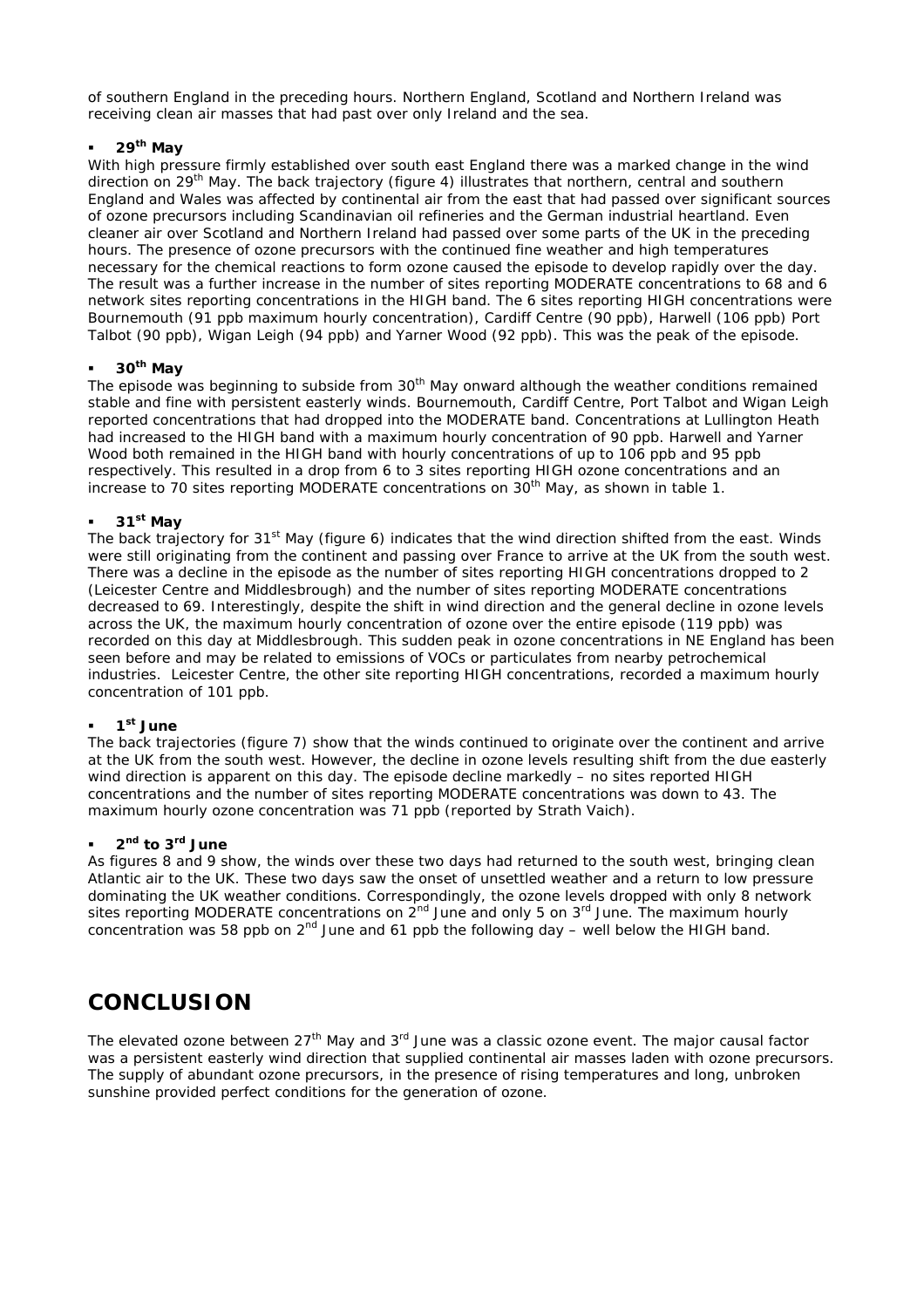### **Table 1 – Ozone concentrations by date and band**

| Date     | Number of MOD<br>sites | Number of<br><b>HIGH sites</b> | Number of V<br><b>HIGH sites</b> | <b>Maximum exceedence</b><br>$(\mu g \, m-3)$ |
|----------|------------------------|--------------------------------|----------------------------------|-----------------------------------------------|
| 27/05/03 |                        |                                | -----                            | 59                                            |
| 28/05/03 | 25                     |                                |                                  | 82                                            |
| 29/05/03 | 68                     |                                | -----                            | 106                                           |
| 30/05/03 | 70                     |                                |                                  | 106                                           |
| 31/05/03 | 69                     |                                |                                  | 119                                           |
| 01/06/03 | 43                     |                                |                                  |                                               |
| 02/06/03 |                        | -----                          | -----                            | 58                                            |
| 03/06/03 |                        |                                |                                  |                                               |

#### **Table 2 – Ozone concentrations by band and duration**

| <b>Site</b>                   | <b>Number days</b><br><b>MODERATE</b> | <b>Number</b><br>days HIGH                                                                                                                                                                                                                                                                                                                                                                   | Number days<br><b>VERY HIGH</b> | Maximum hourly/8<br>hourly mean mean<br>(ppb) |
|-------------------------------|---------------------------------------|----------------------------------------------------------------------------------------------------------------------------------------------------------------------------------------------------------------------------------------------------------------------------------------------------------------------------------------------------------------------------------------------|---------------------------------|-----------------------------------------------|
| Harwell                       | 6                                     | $\overline{\mathbf{c}}$                                                                                                                                                                                                                                                                                                                                                                      | $- - - - -$                     | 106                                           |
| Yarner Wood                   | 3                                     | $\overline{2}$                                                                                                                                                                                                                                                                                                                                                                               | $- - - - -$                     | 95                                            |
| Wigan Leigh                   | 6                                     | 1                                                                                                                                                                                                                                                                                                                                                                                            | $- - - - - -$                   | 94                                            |
| Lullington Heath              | 5                                     | 1                                                                                                                                                                                                                                                                                                                                                                                            | $- - - - - -$                   | 90                                            |
| Bournemouth                   | $\overline{4}$                        | 1                                                                                                                                                                                                                                                                                                                                                                                            | $- - - - - -$                   | 91                                            |
| Cardiff Centre                | 4                                     | $\mathbf{1}$                                                                                                                                                                                                                                                                                                                                                                                 | $- - - - - -$                   | 90                                            |
| Leicester Centre              | $\overline{4}$                        | $\mathbf{1}$                                                                                                                                                                                                                                                                                                                                                                                 | $- - - - - -$                   | 101                                           |
| Middlesbrough                 | $\overline{4}$                        | $\mathbf{1}$                                                                                                                                                                                                                                                                                                                                                                                 | $- - - - -$                     | 119                                           |
| Port Talbot                   | $\overline{4}$                        | 1                                                                                                                                                                                                                                                                                                                                                                                            | -----                           | 90                                            |
| Sibton                        | 7                                     | -----                                                                                                                                                                                                                                                                                                                                                                                        | $- - - - - -$                   | 89                                            |
| Strath Vaich                  | 7                                     | $- - - - -$                                                                                                                                                                                                                                                                                                                                                                                  | $- - - - -$                     | 85                                            |
| <b>Bottesford</b>             | 6                                     | -----                                                                                                                                                                                                                                                                                                                                                                                        | $- - - - - -$                   | 82                                            |
| London Teddington             | 6                                     | $- - - - -$                                                                                                                                                                                                                                                                                                                                                                                  | $- - - - - -$                   | 82                                            |
| Birmingham East               | 5                                     | -----                                                                                                                                                                                                                                                                                                                                                                                        | $- - - - -$                     | 78                                            |
| <b>Bolton</b>                 | 5                                     | $- - - - -$                                                                                                                                                                                                                                                                                                                                                                                  | $- - - - -$                     | 89                                            |
| Cwmbran                       | 5                                     | $- - - - -$                                                                                                                                                                                                                                                                                                                                                                                  | $- - - - -$                     | 87                                            |
| Hull Freetown                 | 5                                     | $- - - - -$                                                                                                                                                                                                                                                                                                                                                                                  | $- - - - - -$                   | 69                                            |
| London Brent                  | 5                                     | $- - - - - -$                                                                                                                                                                                                                                                                                                                                                                                | $- - - - -$                     | 79                                            |
| London Haringey               | 5                                     | $- - - - -$                                                                                                                                                                                                                                                                                                                                                                                  | $- - - - -$                     | 76                                            |
| London N. Kensington          | 5                                     | $- - - - -$                                                                                                                                                                                                                                                                                                                                                                                  | $- - - - -$                     | 81                                            |
| London Westminster            | 5                                     | $- - - - -$                                                                                                                                                                                                                                                                                                                                                                                  | $- - - - -$                     | 72                                            |
| Northampton                   | 5                                     | $- - - - -$                                                                                                                                                                                                                                                                                                                                                                                  | $- - - - -$                     | 85                                            |
| Norwich Centre                | 5                                     | $- - - - -$                                                                                                                                                                                                                                                                                                                                                                                  | $- - - - -$                     | 74                                            |
| Redcar                        | 5                                     | -----                                                                                                                                                                                                                                                                                                                                                                                        | -----                           | 76                                            |
| Rochester                     | 5                                     | $- - - - -$                                                                                                                                                                                                                                                                                                                                                                                  | -----                           | 80                                            |
| Southend-on-Sea               | 5                                     | $- - - - - -$                                                                                                                                                                                                                                                                                                                                                                                | $- - - - - -$                   | 74                                            |
| St Osyth                      | 5                                     | $- - - - -$                                                                                                                                                                                                                                                                                                                                                                                  | $- - - - -$                     | 74                                            |
| Swansea                       | 5                                     | $- - - - -$                                                                                                                                                                                                                                                                                                                                                                                  | $- - - - - -$                   | 74                                            |
| Thurrock                      | 5                                     | $- - - - -$                                                                                                                                                                                                                                                                                                                                                                                  | $- - - - -$                     | 78                                            |
| Wicken Fen                    | 5                                     | -----                                                                                                                                                                                                                                                                                                                                                                                        | -----                           | 77                                            |
| <b>Barnsley Gawber</b>        | $\overline{4}$                        | $\frac{1}{2} \frac{1}{2} \frac{1}{2} \frac{1}{2} \frac{1}{2} \frac{1}{2} \frac{1}{2} \frac{1}{2} \frac{1}{2} \frac{1}{2} \frac{1}{2} \frac{1}{2} \frac{1}{2} \frac{1}{2} \frac{1}{2} \frac{1}{2} \frac{1}{2} \frac{1}{2} \frac{1}{2} \frac{1}{2} \frac{1}{2} \frac{1}{2} \frac{1}{2} \frac{1}{2} \frac{1}{2} \frac{1}{2} \frac{1}{2} \frac{1}{2} \frac{1}{2} \frac{1}{2} \frac{1}{2} \frac{$ | $- - - - -$                     | 71                                            |
| <b>Birmingham Centre</b>      | 4                                     | $- - - - -$                                                                                                                                                                                                                                                                                                                                                                                  | $- - - - - -$                   | 78                                            |
| Blackpool                     | $\overline{4}$                        | $- - - - -$                                                                                                                                                                                                                                                                                                                                                                                  | $- - - - -$                     | 81                                            |
| <b>Coventry Memorial Park</b> | 4                                     | $- - - - -$                                                                                                                                                                                                                                                                                                                                                                                  | $- - - - - -$                   | 83                                            |
| Ladybower                     | 4                                     | $- - - - -$                                                                                                                                                                                                                                                                                                                                                                                  | $\frac{1}{2}$                   | 81                                            |
| Leamington Spa                | 4                                     | $- - - - - -$                                                                                                                                                                                                                                                                                                                                                                                | $- - - - - -$                   | 82                                            |
| Leeds Centre                  | $\overline{4}$                        | $- - - - -$                                                                                                                                                                                                                                                                                                                                                                                  | $- - - - -$                     | 67                                            |
| Liverpool Speke               | 4                                     | $- - - - -$                                                                                                                                                                                                                                                                                                                                                                                  | $- - - - - -$                   | 86                                            |
| London Bexley                 | $\overline{4}$                        | $\frac{1}{2} \frac{1}{2} \frac{1}{2} \frac{1}{2} \frac{1}{2} \frac{1}{2} \frac{1}{2} \frac{1}{2} \frac{1}{2} \frac{1}{2} \frac{1}{2} \frac{1}{2} \frac{1}{2} \frac{1}{2} \frac{1}{2} \frac{1}{2} \frac{1}{2} \frac{1}{2} \frac{1}{2} \frac{1}{2} \frac{1}{2} \frac{1}{2} \frac{1}{2} \frac{1}{2} \frac{1}{2} \frac{1}{2} \frac{1}{2} \frac{1}{2} \frac{1}{2} \frac{1}{2} \frac{1}{2} \frac{$ | $- - - - - -$                   | 85                                            |
| London Eltham                 | $\overline{4}$                        | $- - - - -$                                                                                                                                                                                                                                                                                                                                                                                  | $- - - - -$                     | 76                                            |
| London Hackney                | $\overline{4}$                        | $- - - - -$                                                                                                                                                                                                                                                                                                                                                                                  | $- - - - -$                     | 67                                            |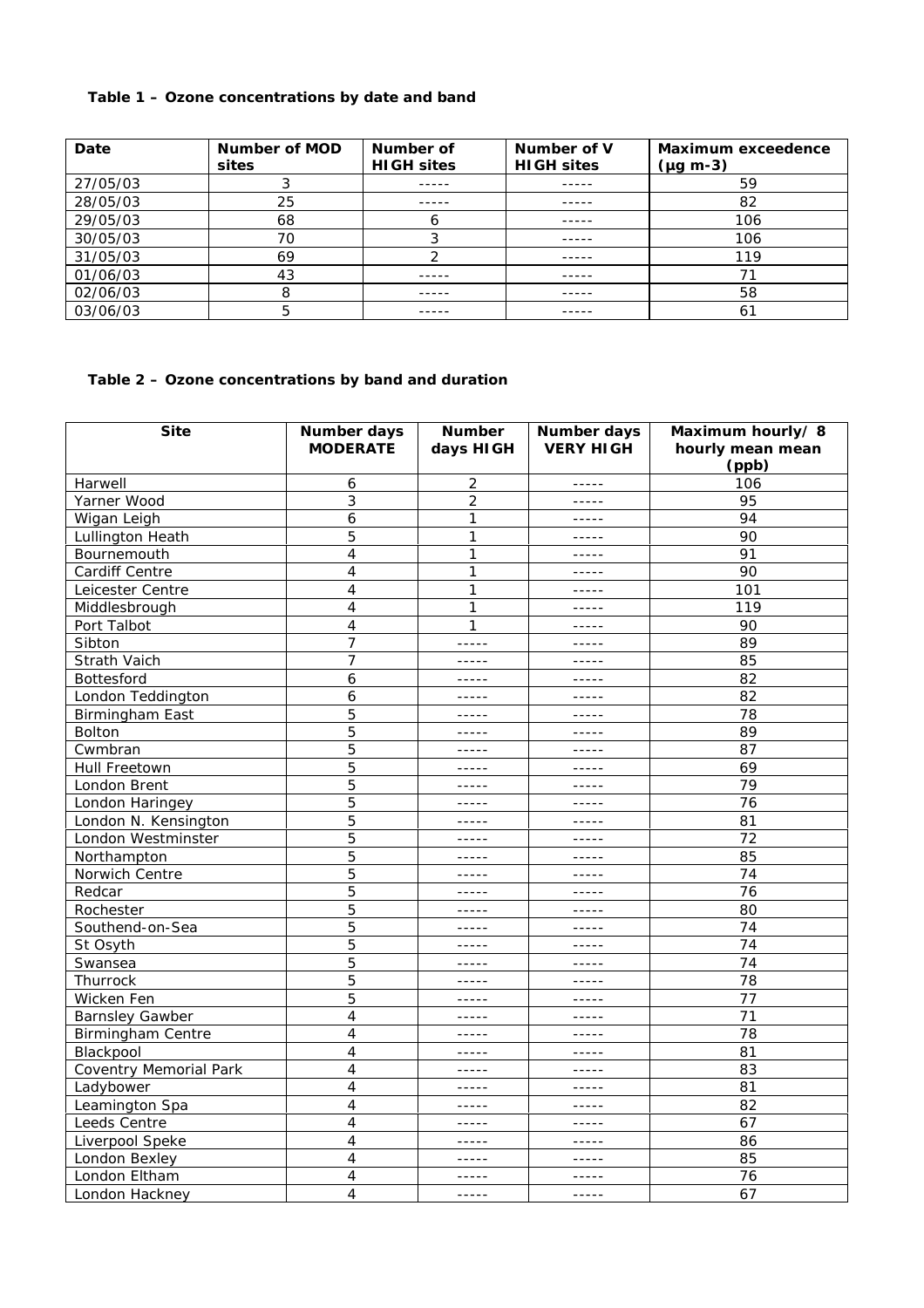| <b>Site</b>             | <b>Number days</b><br><b>MODERATE</b> | <b>Number</b><br>days HIGH | Number days<br><b>VERY HIGH</b> | Maximum hourly/8<br>hourly mean mean<br>(ppb) |
|-------------------------|---------------------------------------|----------------------------|---------------------------------|-----------------------------------------------|
| London Wandsworth       | 4                                     | -----                      | -----                           | 69                                            |
| <b>Newcastle Centre</b> | 4                                     | -----                      | -----                           | 76                                            |
| Nottingham Centre       | 4                                     | -----                      | -----                           | 64                                            |
| Portsmouth              | 4                                     | -----                      | -----                           | 81                                            |
| Rotherham Centre        | 4                                     | -----                      | -----                           | 73                                            |
| <b>Salford Eccles</b>   | 4                                     | $- - - - -$                | -----                           | 77                                            |
| Southampton Centre      | 4                                     | -----                      | -----                           | 68                                            |
| Wolverhampton Centre    | 4                                     | -----                      | -----                           | 80                                            |
| Aston Hill              | 3                                     | -----                      | -----                           | 78                                            |
| <b>Belfast Centre</b>   | 3                                     | -----                      | -----                           | 84                                            |
| <b>Bradford Centre</b>  | 3                                     | -----                      | -----                           | 66                                            |
| <b>Bristol Centre</b>   | 3                                     | -----                      | -----                           | 58                                            |
| <b>Bush Estate</b>      | 3                                     | $- - - - -$                | -----                           | 72                                            |
| Derry                   | 3                                     | $- - - - - -$              | -----                           | 76                                            |
| Glazebury               | 3                                     | -----                      | -----                           | 75                                            |
| Great Dun Fell          | 3                                     | -----                      | -----                           | 74                                            |
| London Lewisham         | 3                                     | -----                      | -----                           | 78                                            |
| London Southwark        | 3                                     | -----                      | -----                           | 76                                            |
| Manchester Piccadilly   | 3                                     | -----                      | -----                           | 59                                            |
| Manchester South        | 3                                     | -----                      | -----                           | 73                                            |
| Narberth                | 3                                     | -----                      | -----                           | 67                                            |
| Preston                 | 3                                     | -----                      | -----                           | 80                                            |
| Sandwell West Bromwich  | 3                                     | -----                      | -----                           | 78                                            |
| Sheffield Centre        | 3                                     | -----                      | -----                           | 71                                            |
| Somerton                | 3                                     | -----                      | -----                           | 87                                            |
| Stoke-on-Trent Centre   | 3                                     | -----                      | -----                           | 67                                            |
| Eskdalemuir             | $\overline{2}$                        | -----                      | -----                           | 70                                            |
| <b>Exeter Roadside</b>  | $\overline{2}$                        | -----                      | -----                           | 70                                            |
| London Hillingdon       | 2                                     | -----                      |                                 | 71                                            |
| Glasgow Centre          | 1                                     | -----                      | -----                           | 55                                            |
| Lough Navar             | 1                                     | -----                      | -----                           | 55                                            |
| Weybourne               | 1                                     | -----                      | -----                           | 60                                            |
| <b>Wirral Tranmere</b>  | 1                                     | -----                      | -----                           | 50                                            |

N.B – In tables 1 and 2, in cases where levels progress through the MODERATE band and into the HIGH band over the course of a day, the occasion is counted in both the MODERATE and HIGH categories.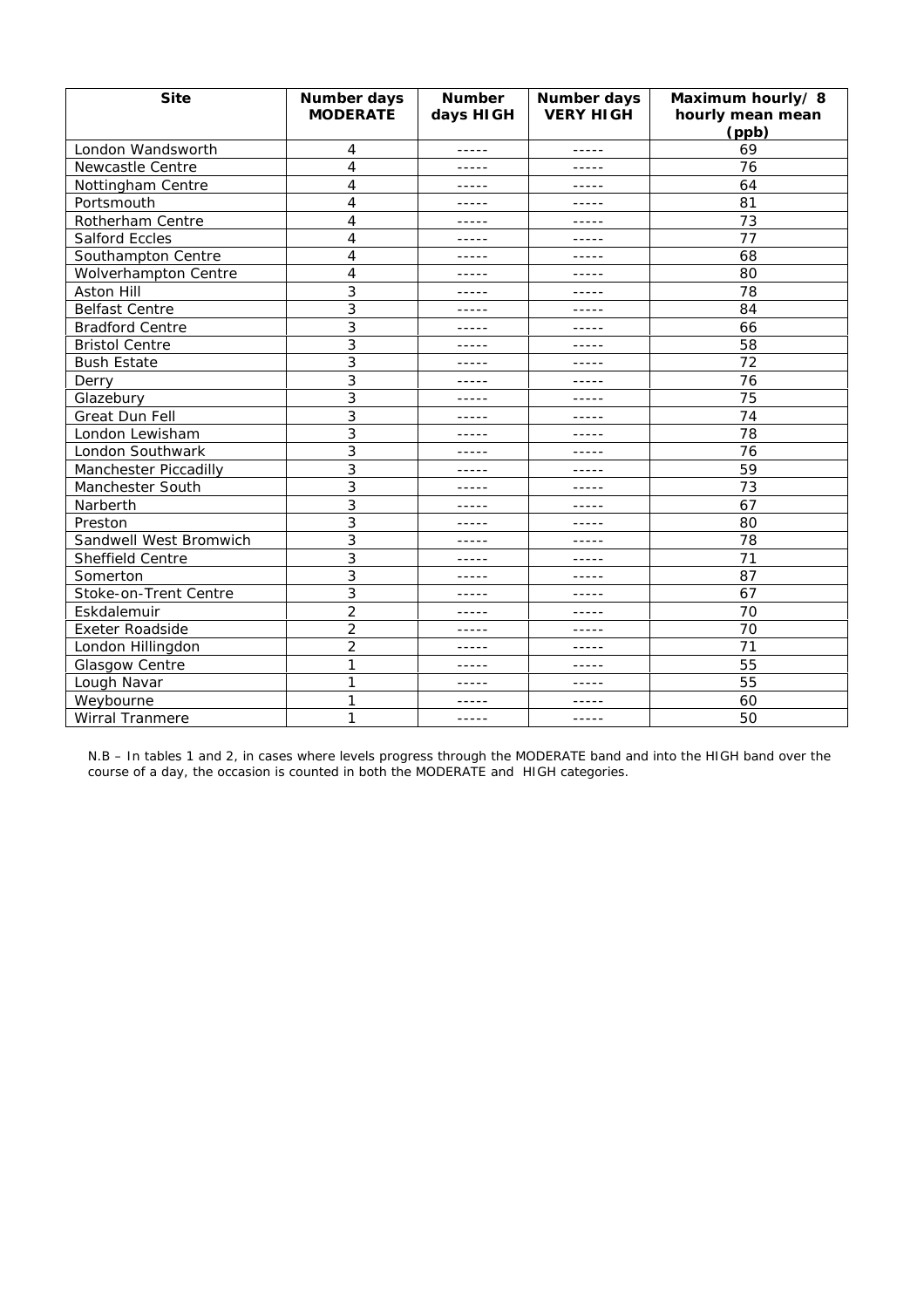

**Figure 1 – Hourly ozone concentrations at sites which reported HIGH concentrations over the episode**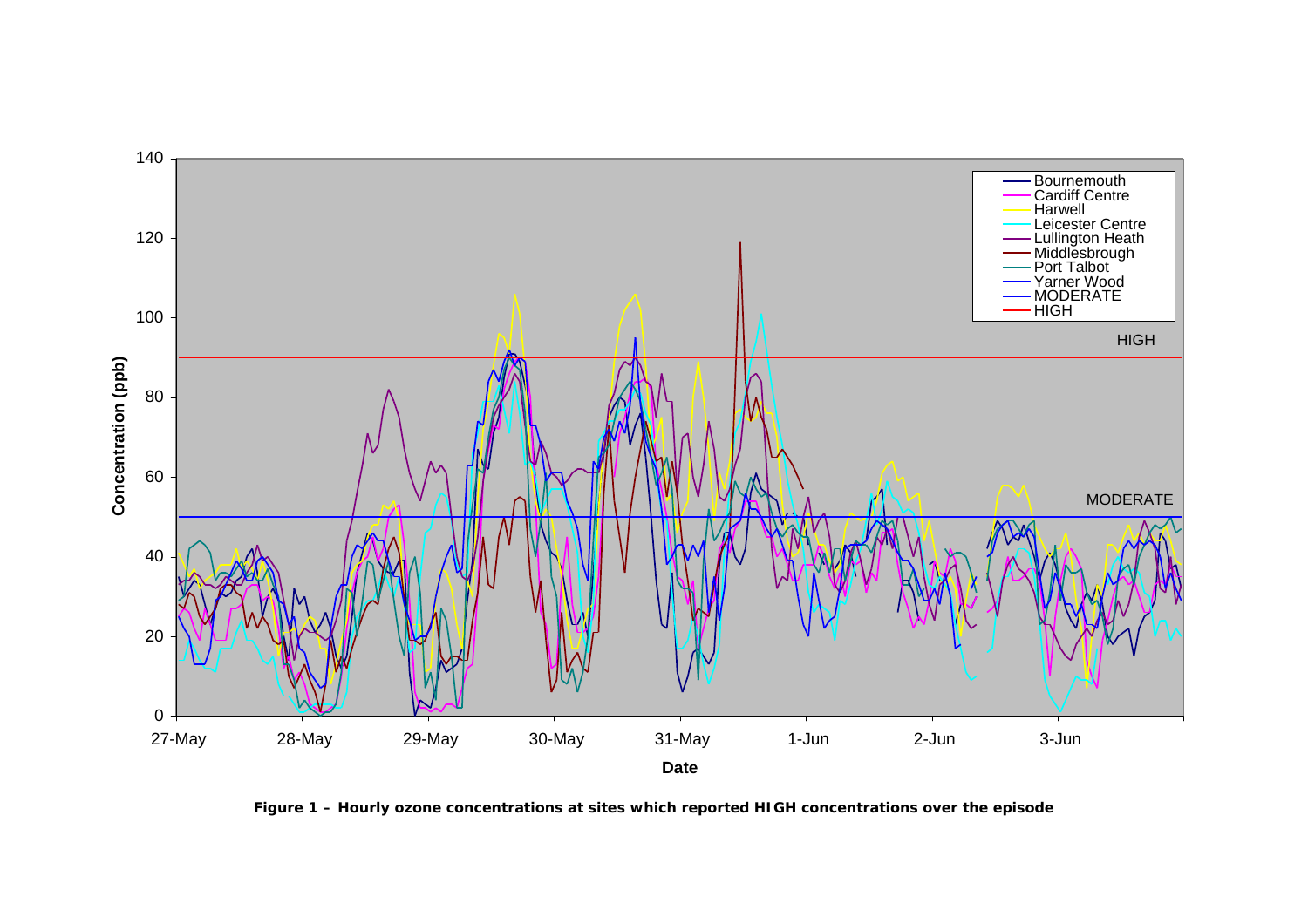

**Figure 2 – Four day forecast back trajectories UK, 27th May 2003**



**Figure 3 – Four day forecast back trajectories UK, 28th May 2003**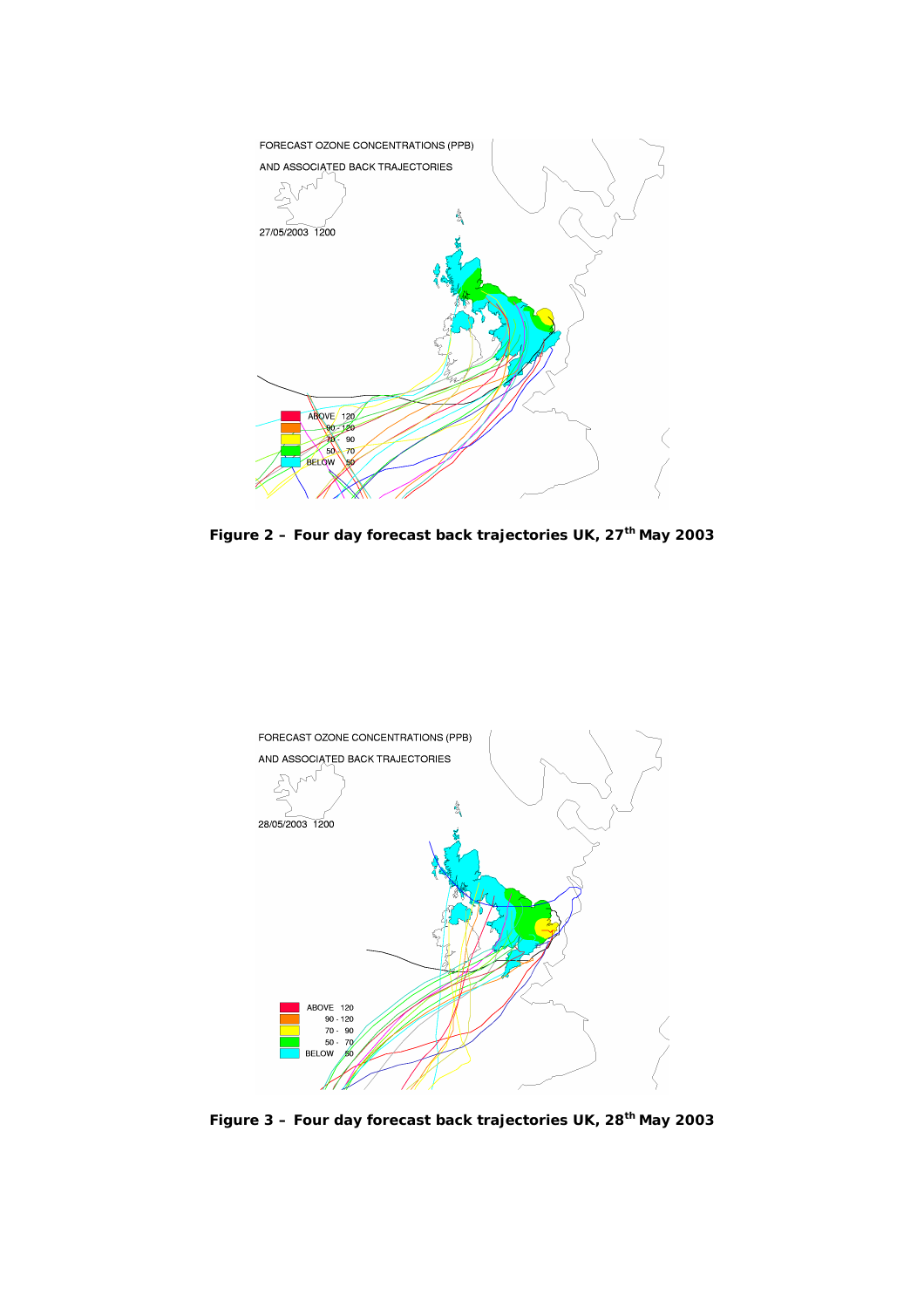

**Figure 4 – Four day forecast back trajectories UK, 29th May 2003**



**Figure 5 – Four day forecast back trajectories UK, 30th May 2003**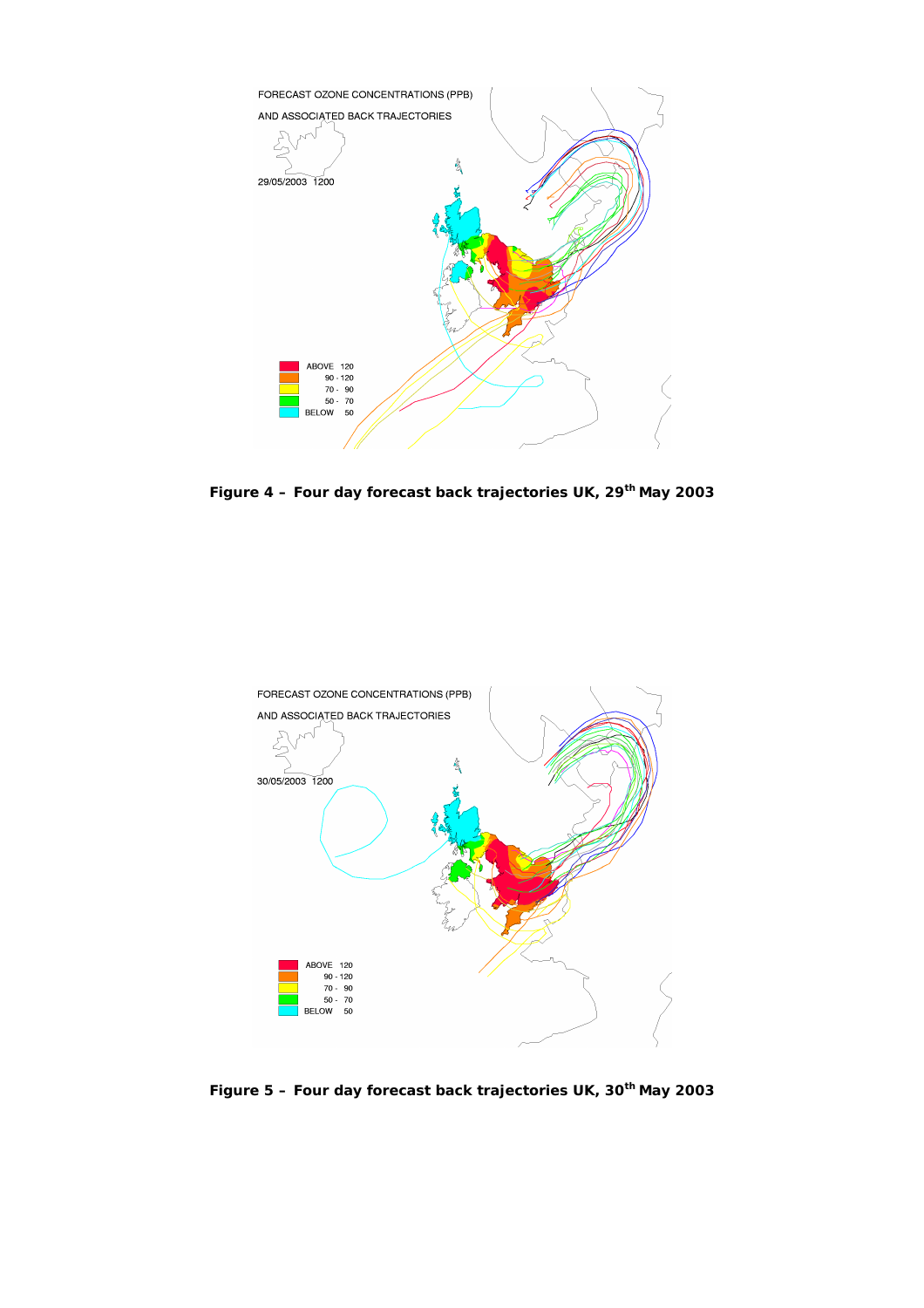

**Figure 6 – Four day forecast back trajectories UK, 31st May 2003**



**Figure 7 – Four day forecast back trajectories UK, 1st June 2003**